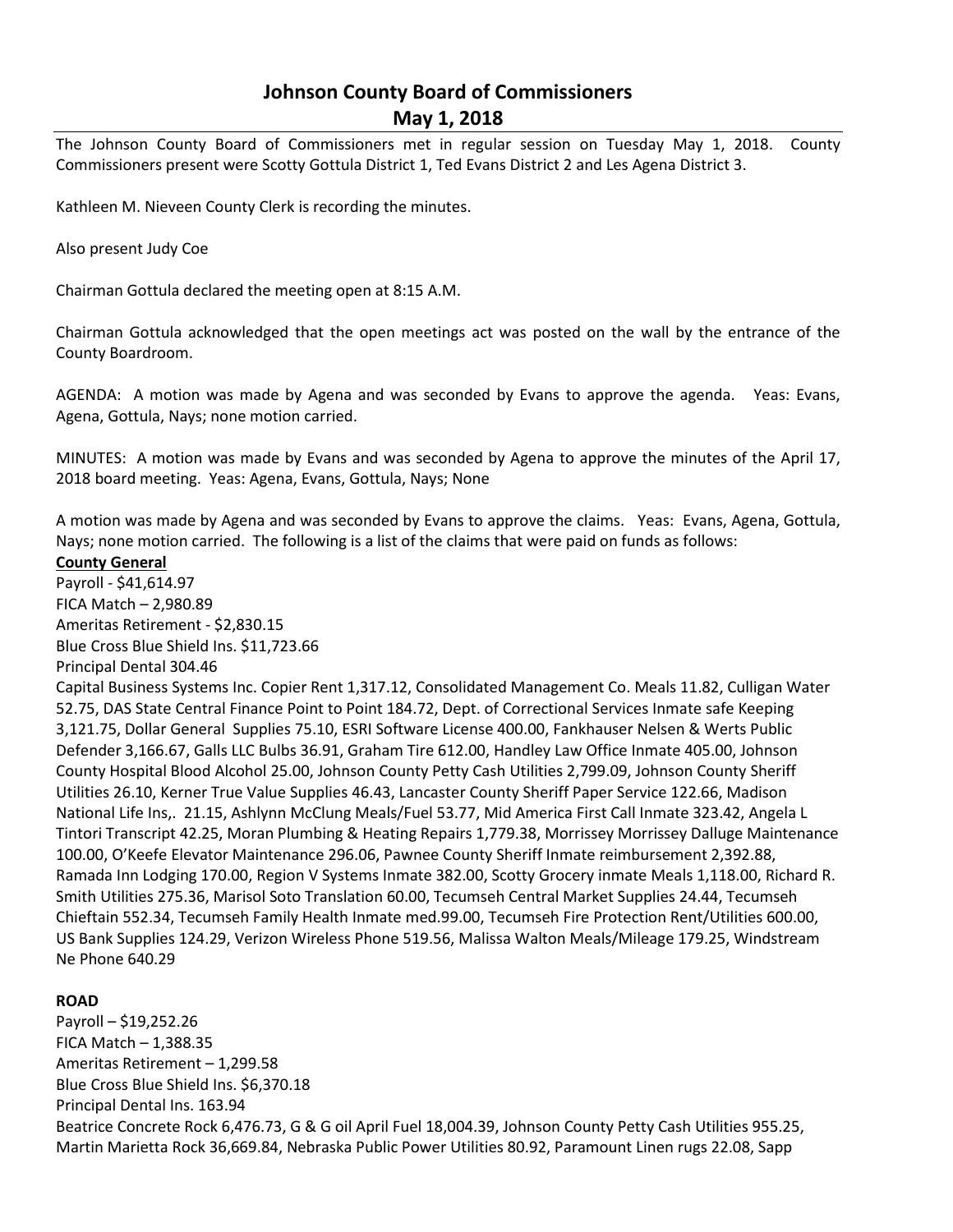Brothers DEF 315.11, Tecumseh Chieftain Publication 108.99, US Bank Misc/Safety Equip. 518.18, US Cellular Phone 77.69

### **INHERITANCE TAX**

Pedersen Restoration Final Pymt 5,000.00, Donald J. Pepperl Refund on Inheritance Tax 649.68

### **EMERGENCY MANAGEMENT FUND**

GEO Comm GIS 3,612.00

Highway Supt. Matt Schaardt was present at the meeting to discuss county roads, bridges, and FEMA.

Chairman Gottula signed the contract for Crab Orchard Northwest C-49(277) with Midwest Underground.

Matt discussed the possibility of having the 2 summer guys back, and that would be Ryan Zuhlke and Derek Julian. The board approves having them back as long as Matt could keep them busy.

Tyson and Terry Representatives with Martin Marietta discussed with the board rock needs for the next fiscal year. Matt is wanting a contract with Martin Marietta for 6,000 Ton of rock, Terry indicated that they were not interest in a contract but if the 6,000 ton of rock could be hauled out of the quarry by February of next year that would acceptable with them.

Emergency Manager Amanda Burki discussed with the board work that needs to be done on the new tower located by the Sheriff's Office and equipment to be moved off of the old tower East of Tecumseh. Amanda has 2 quotes the first quote is from First Wireless Inc. and this to move the equipment in the amount of \$5,136.25, and the second quote is from Cornerstone Tower in the amount of \$3,300.00 and this is to install the equipment on the new tower. The board asked when the work would be done and Amanda said as soon as possible. The board discuss which fund to pay this out of they decided that if the work is done prior to July 1 then it will be paid for out of Inheritance Tax Fund and if is done after July 1 then it will be budgeted for through the Emergency Manager Fund. A motion was made by Evans and was seconded by Agena to approve the Proposals from FirstWireless, and Cornerstone Tower. Yeas: Evans, Agena, Gottula, Nays; none motion Carried.

Steve Pedersen with Pedersen Restoration Inc. presented the Board with a quote to do maintenance on the 88 Wooden Frame Windows in the Courthouse. The bid was to scrape, remove old caulking, and install new sealant and paint. The board told Steve that they would think about it.

Chris Stone gave the board an update on the repairs done to the roof of the Courthouse and the Sidewalk North of the Courthouse. The Repairs from Skyline Construction so that the water that comes off the roof would go down the gutters, during the last rain it was discovered that it did not work so they are going to try something different, the Northside sidewalk repairs done by Mahoney Concrete so the water can drain off of the walk has helped some but there are still issues. Ted talked with Clint Mahoney about the repairs and Clint wants to see what happens this winter and if it does not work then he will fix it.

County Attorney Rick Smith discussed with the board the effects of LB 760 in reference with the Certification of the active Volunteer Rescue Squad Members. A motion was made by Evans, and was seconded by Agena to approve the 2016 and 2017 Active Volunteer Rescue Squad Member. Yeas: Evans, Agena, Gottula, Nays; none motion carried.

The board discussed the letter from Gary Grossman concerning the former Post Office Property in Crab Orchard. Gary was willing to donate this property to Johnson County but the board declined the offer.

Judd Allen NACO Health Insurance was present at the meeting to inform the board that NACO would be interested in bidding the counties health insurance again if they wanted.